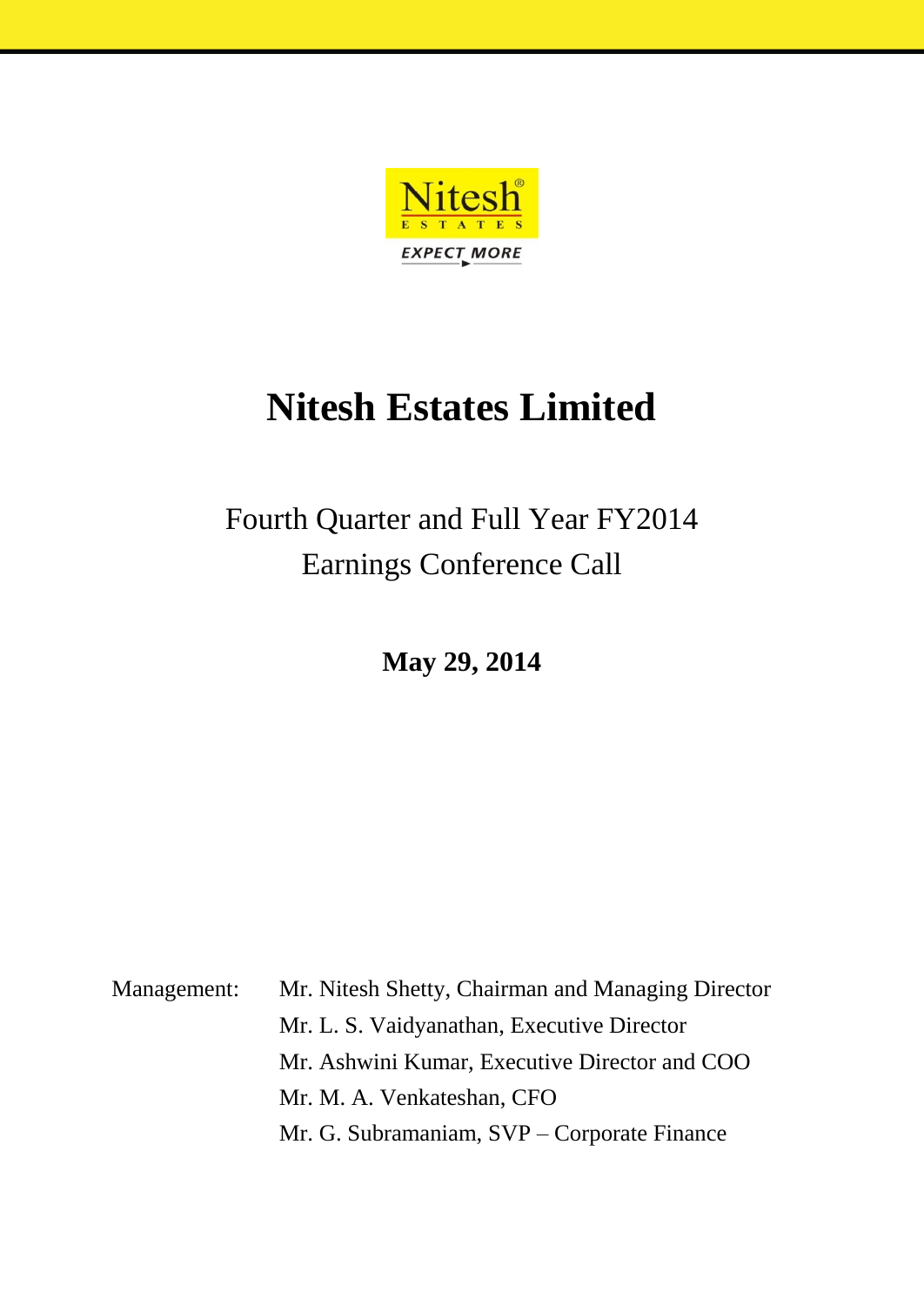

Nitesh Estates Limited Earnings Conference Call Q4 FY2014

**Moderator:** Ladies and gentlemen, good day and welcome to the Q4 and Full Year FY2014 Earnings Conference Call of Nitesh Estates Limited, hosted by Axis Capital Limited. As a reminder, all participant lines will be in the listen-only mode. There will be an opportunity to ask questions after the presentation concludes. Should you need assistance during the conference, please signal an operator by pressing "\*" and then "0" on your touchtone phone. Please note that this conference is being recorded. I would like to hand this conference over to Mr. Nitin Idnani of Axis Capital. Thank you and over to you Mr. Nitin.

**Nitin Idnani:** Thanks. Welcome to the O4 and Full Year FY2014 Earnings Conference Call of Nitesh Estates Limited. Thanks for taking the time to be here. From the management, we have today Mr. Nitesh Shetty, Chairman and Managing Director; Mr. L. S. Vaidyanathan, Executive Director; Mr. Ashwini Kumar, Executive Director and Chief Operating Officer; Mr. M. A. Venkateshan, Chief Finance Officer and Mr. G. Subramaniam, Senior Vice President – Corporate Finance. I invite them to start with their opening comments, thank you.

**Ashwini Kumar:** Thank you very much Nitin. Good morning ladies and gentlemen present on the call. A warm welcome to you and thank you very much for taking interest in our company. We have announced our results yesterday and I am happy to share with you that we have significant optimism now and the company is moving towards scale and consistency. There is a significant improvement in the topline. We have crossed the Rs. 300 crores mark in Revenue for the year and also in terms of the profitability, we are almost at about 8% in terms of PAT margin. We see this as a significant milestone which gives the leverage to gain scale very significantly in the next fiscal year.

> I would like to first give you an overview of our existing projects in terms of our progress and then I will hand over to my colleague, Mr. Venkateshan – the CFO, who will take you through the numbers of the year. We have 14 projects currently, 13 of them are residential and one project is the mall. As far as the residential projects are concerned, they are the ones which are actually contributing to the P&L right now. The total Developable Area of

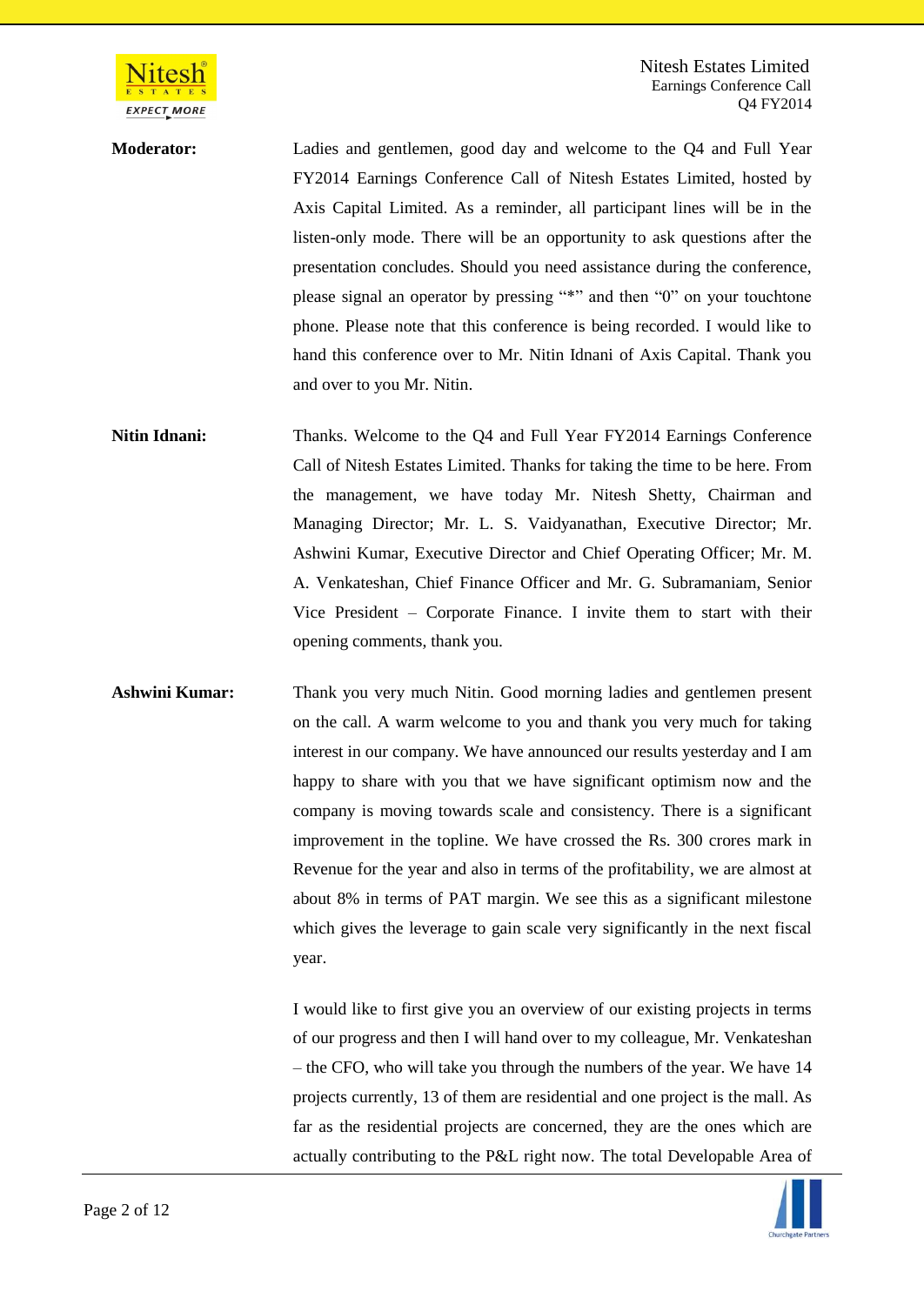

these projects is 9.59 million square feet. Out of this, the Saleable Area is 7.77 million square feet and we have 6.21 million square feet of area in our share. Regarding the 6.21 million square feet area, there are three projects, which are on revenue share basis, whose entire area gets counted as our share.

Out of the 6.21 million square feet, the area that we have sold so far is 2.4 million square feet and the total Sales Value potential is Rs. 3,300 crores. These values are as of March 31, 2014, however we have added few other projects after that. In fact, the sales potential of our portfolio today is almost Rs. 4,100 crores. We had a very successful launch of a project called Nitesh Melbourne Park, a few days ago. We started the soft launch sales and it is showing fairly strong response from the customers. Till March 31, 2014, the cumulative bookings in the existing projects total Rs. 1,057 crores, out of which we have collected Rs. 732.4 crores and we have recognized income worth Rs. 417 crores. Therefore, the income which is still not recognized is Rs. 498.3 crores. The total expected Project Cost of our portfolio is Rs. 1,994.5 crores and the cost that has been recognized is Rs. 301.7 crores.

So the remaining sales potential is Rs. 2,248 crores, as on March 31, 2014. With this, I hand over to my colleague, Mr. Venkateshan. He will take you through the financial numbers and after that we will be opening ourselves to questions and answers.

**M. A. Venkateshan:** Thank you Ashwini. I will present the brief overview of the consolidated results for the quarter. The company achieved a Total Income of Rs. 50.12 crores with a Gross Profit of Rs. 21.51 crores for the quarter. Therefore, the operating margin was 43%. EBITDA for the quarter was Rs. 8.42 crores at 17% margin. Profit before Tax was Rs. 0.21 crores while Profit after Tax was Rs. 0.02 crores. The Net Loss, after adjustments for our share in the associate company, was Rs. 7.7 crores. EPS for the quarter was Rs. (0.53) per share.

> The Total Income for the full year FY2014 was Rs. 300.96 crores, a growth of 241% year-on-year. The Gross Profit was Rs. 112.84 crores, with an

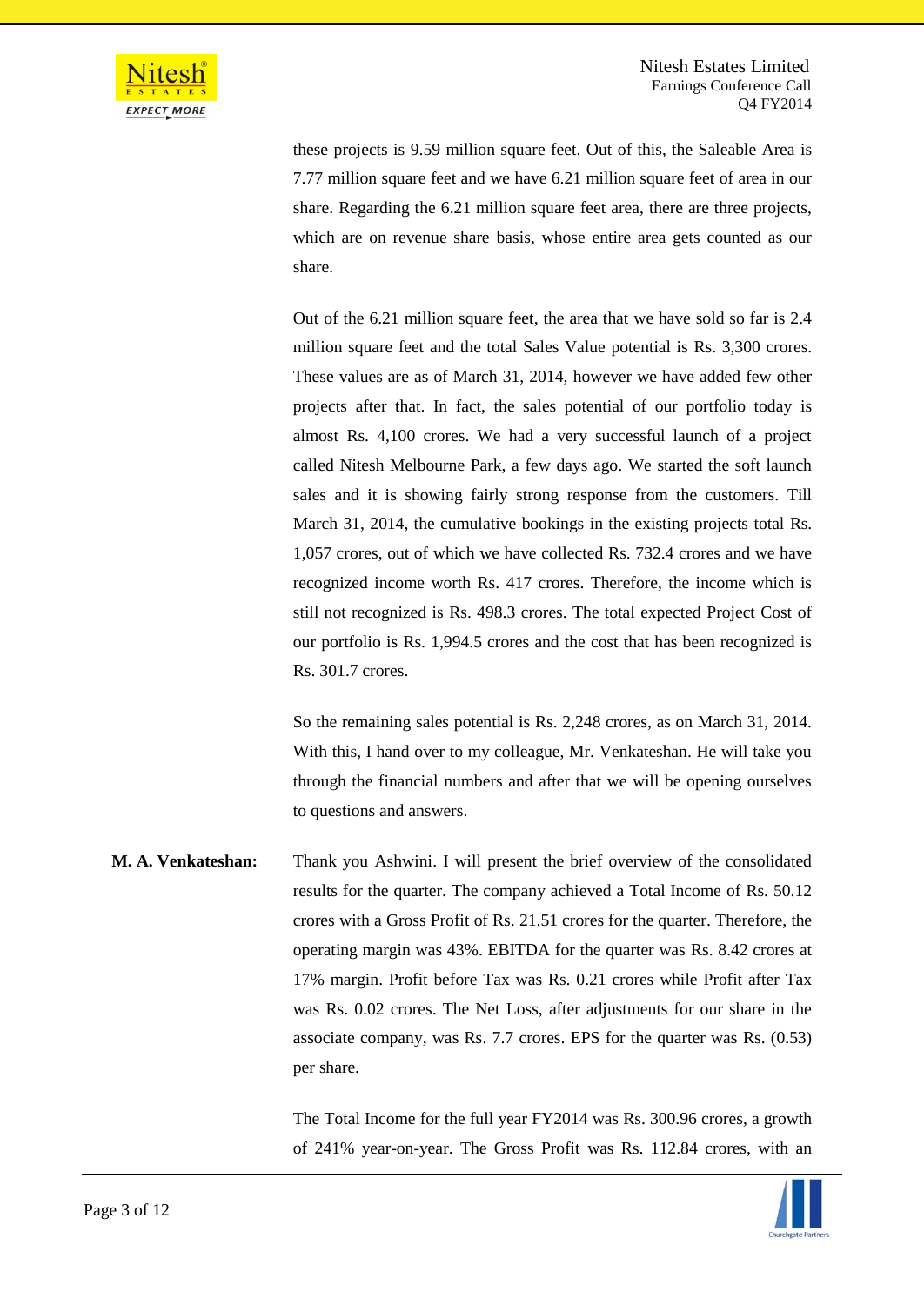

operating margin of 37%. EBITDA was Rs. 60.8 crores, at 20% of the Total Income. Profit before Tax was Rs. 29.37 crores and Profit after Tax was Rs. 23.56 crores, at 8% margin. The Net Profit, after considering the adjustments for our share in the associate company, was Rs. 5.26 crores. The EPS for the whole year is Rs. 0.36 per share.

The Standalone results for the quarter and full year stood as follows: Total Income was Rs. 28.93 crores for the quarter and Rs. 114.8 crores for the year. EBITDA was Rs. 4.86 crores for the quarter and Rs. 18.42 crores for the year. PAT was at Rs. 1.75 crores for the quarter and Rs. 7.72 crores for the year.

The consolidated Net Debt position, as of March 31, 2014, was Rs. 300 crores, as compared to Rs. 277 crores at the end of December 2013. Based on this, the Net Debt-Equity ratio was at 0.92x, as of end March 31, 2014, vis-à-vis 0.83x, as of December 31, 2013.

- **Ashwini Kumar:** Thank you very much Venkat. This was a brief update from our side, we are now open to any questions that you may have.
- **Moderator:** Thank you very much Sir. Ladies and gentlemen, we will now begin the question and answer session. The first question is from Mr. Ritwik Sheth of Span Capital. Please go ahead.
- **Ritwik Sheth:** Good morning everyone. My first question is related to the debt levels. We have seen Rs. 20 to 25 crores of increases in the last couple of quarters and current Net Debt is Rs. 300 crores. So what is the targeted level of debt?
- **M. A. Venkateshan:** Overall, we expect to be at D/E ratio of less than 1 only. The debt increase was mainly to redeem the outstanding debentures from HDFC. It has been fully repaid, as of March 31, 2014.
- **Ritwik Sheth:** My next question is regarding the Ritz Carlton Hotel. We had provided guidance for a breakeven in a couple of quarters. Are we on track for that?
- Ashwini Kumar: As far as the hotel is concerned, it is still at an occupancy level of 25%. We expect the occupancy levels to increase in another few months. The number

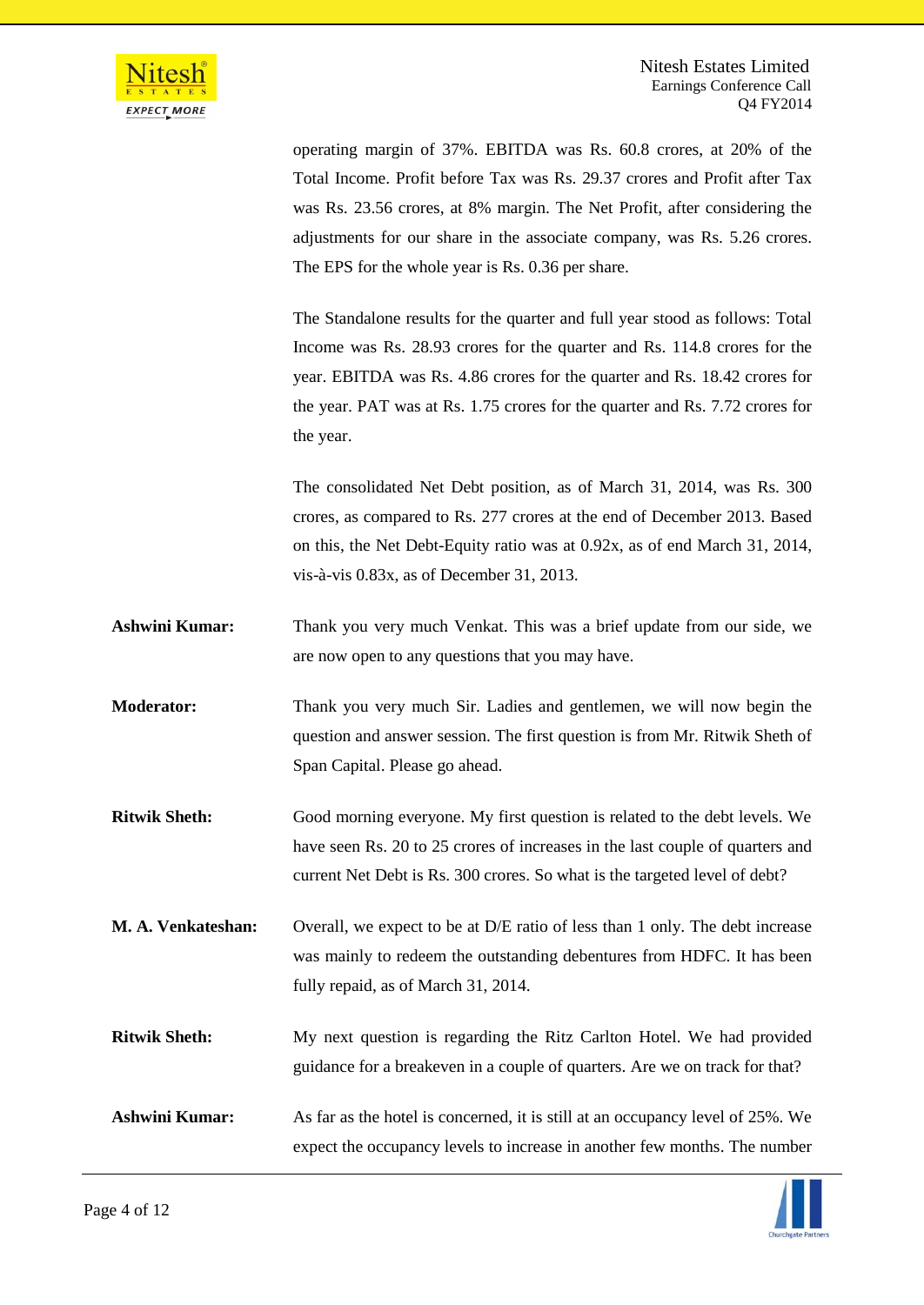

of contracts with the corporates is increasing gradually and will enable us to increase the occupancy. Therefore, we do expect to break even in the next three to four months.

- **Ritwik Sheth:** We have seen losses of Rs. 7 to 8 crores in the last two quarters. Do we expect to stay at these levels for the next two to three quarters or an improvement is expected as the occupancy improves?
- **Ashwini Kumar:** Can you repeat your question?
- **Ritwik Sheth:** The Minority Interest loss is completely from the hotel, right?
- **Ashwini Kumar:** Yes, that is right. By the end of the year, we expect a positive cash flow to start happening.
- **Ritwik Sheth:** Do we foresee Rs. 7 to 8 crores of losses for another couple of quarters?
- **Ashwini Kumar:** It is difficult to predict.
- **Ritwik Sheth:** A couple of crores here and there?
- **Ashwini Kumar:** Yes.
- **Ritwik Sheth:** We have not seen any launches in the last two quarters. So what is the outlook regarding that?
- **Ashwini Kumar:** We plan to launch five projects this year. Out of those, the first one was launched on April  $30<sup>th</sup>$  in the Hennur area. That is exactly one month ago and we have got very good response from customers, as I was saying in my opening remarks. This will be followed by another four launches in the year.
- **Ritwik Sheth:** How many million square feet do we expect to launch among these five projects?
- **Ashwini Kumar:** It will be close to 5.8 million square feet.
- **Ritwik Sheth:** What will be the approximate Revenue Potential of these projects?

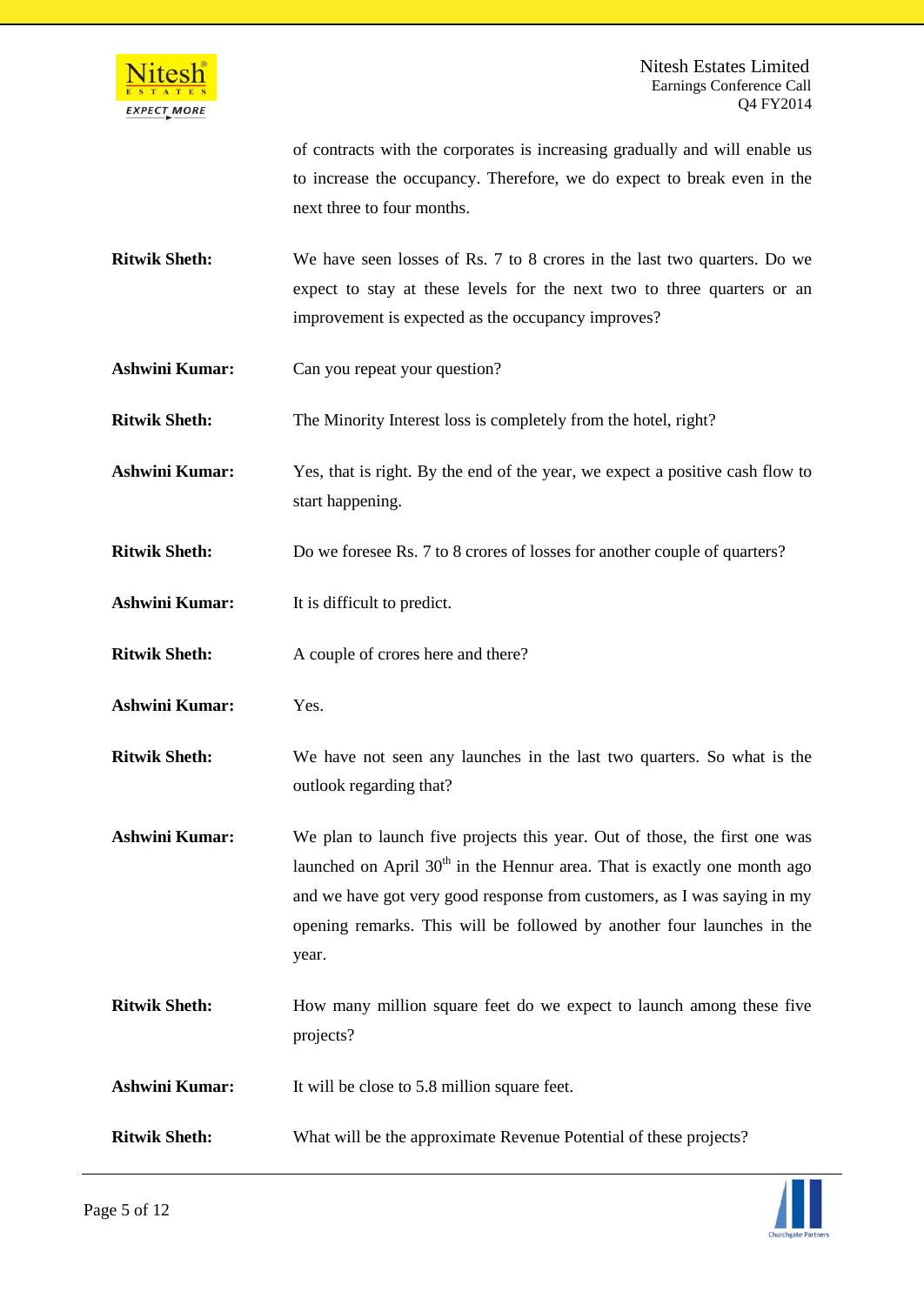

Ashwini Kumar: It will be around Rs. 2,500 crores.

**Ritwik Sheth:** We currently have 13 ongoing projects and 9 are under the revenue recognition, is that right?

**Ashwini Kumar:** That is right.

**Ritwik Sheth:** When do we expect the balance four projects to cross the revenue recognition threshold level?

**Ashwini Kumar:** I expect at least two projects to cross the threshold in the next couple of quarters.

**Ritwik Sheth:** Should we expect all the projects to come under revenue recognition in FY2015?

- **Ashwini Kumar:** Threshold for some of these might get crossed in the next fiscal year. Also, we have split two of these projects into two phases. We are recognizing only the first part and two projects will go into revenue recognition in the coming periods.
- **Ritwik Sheth:** Next fiscal year, okay. Where do you expect the company to reach over the next three to five years? Currently we are selling less than a million square feet per year, should we expect to cross around 2 million square feet over the next three to five years?
- **Ashwini Kumar:** In terms of the revenue, we are still at fairly low levels and can expect almost doubling of the topline over the next few years.

**Ritwik Sheth:** If I consider the inventory and the nine projects, which we have under revenue recognition, you have Rs. 200 to 300 crores of revenue which can be recognized in FY2015. So are you confident of selling everything?

**Ashwini Kumar:** Yes, there are a few projects. There are four projects which are about 70% sold, so the plan is to liquidate their entire inventory. Thereafter, we will be left with few other projects, which will get fully sold only in the next and the subsequent fiscal years. So we will have significantly completed the

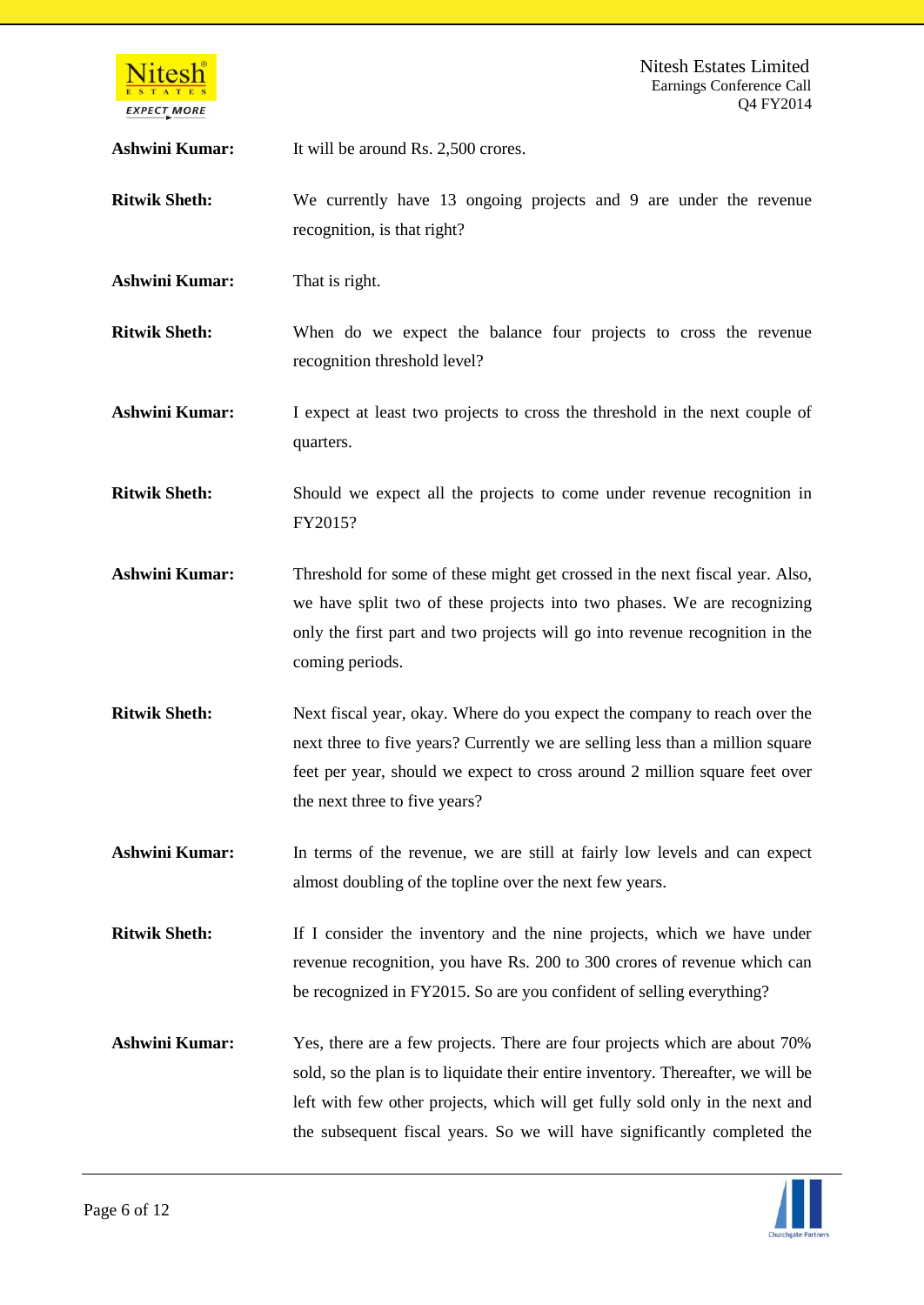

|                      | bookings for those projects also. Further, for the new launches, we expect<br>about 30% of the sales to happen in this fiscal year itself.                                                        |
|----------------------|---------------------------------------------------------------------------------------------------------------------------------------------------------------------------------------------------|
| <b>Ritwik Sheth:</b> | We have experienced quite a lot of volatility in the EBITDA margins. What<br>is the expectation on the average margin in FY2015? It fluctuates quite a<br>bit, so can you give a ballpark figure? |
| Ashwini Kumar:       | We believe it would be better to view it from a year-to-year perspective.<br>However, we do expect to record over 21% EBITDA margin, since we are<br>engaged in a JDA model.                      |
| Ritwik Sheth•        | $\Delta$ round $21\%$ ?                                                                                                                                                                           |

**Ritwik Sheth:** Around 21%?

**Ashwini Kumar:** More than 21% margin will be a sustainable level. That should allow us to achieve a PAT margin of 11% to 13% finally.

**Ritwik Sheth:** Just a follow-up on that – do we expect to surpass the current year's revenue in FY2015? You have an inventory of around Rs. 300 crores for the projects completed over 70%.

Ashwini Kumar: I was saying it will be doubling in terms of revenue.

**Ritwik Sheth:** That sounds great. I wanted to get a fair idea on the Revenue Potential. Currently, it is around Rs. 3,300 crores, right?

**Ashwini Kumar:** Yes.

**Ritwik Sheth:** And are we adding around 6 million square feet from five projects to be launched in FY2015?

**Ashwini Kumar:** Yes.

**Ritwik Sheth:** What will be the Revenue Potential for the next three to five years and over what period would you like to sell these projects? We have been selling less than a million square feet per year, so what is your outlook on sales, with that run-rate?

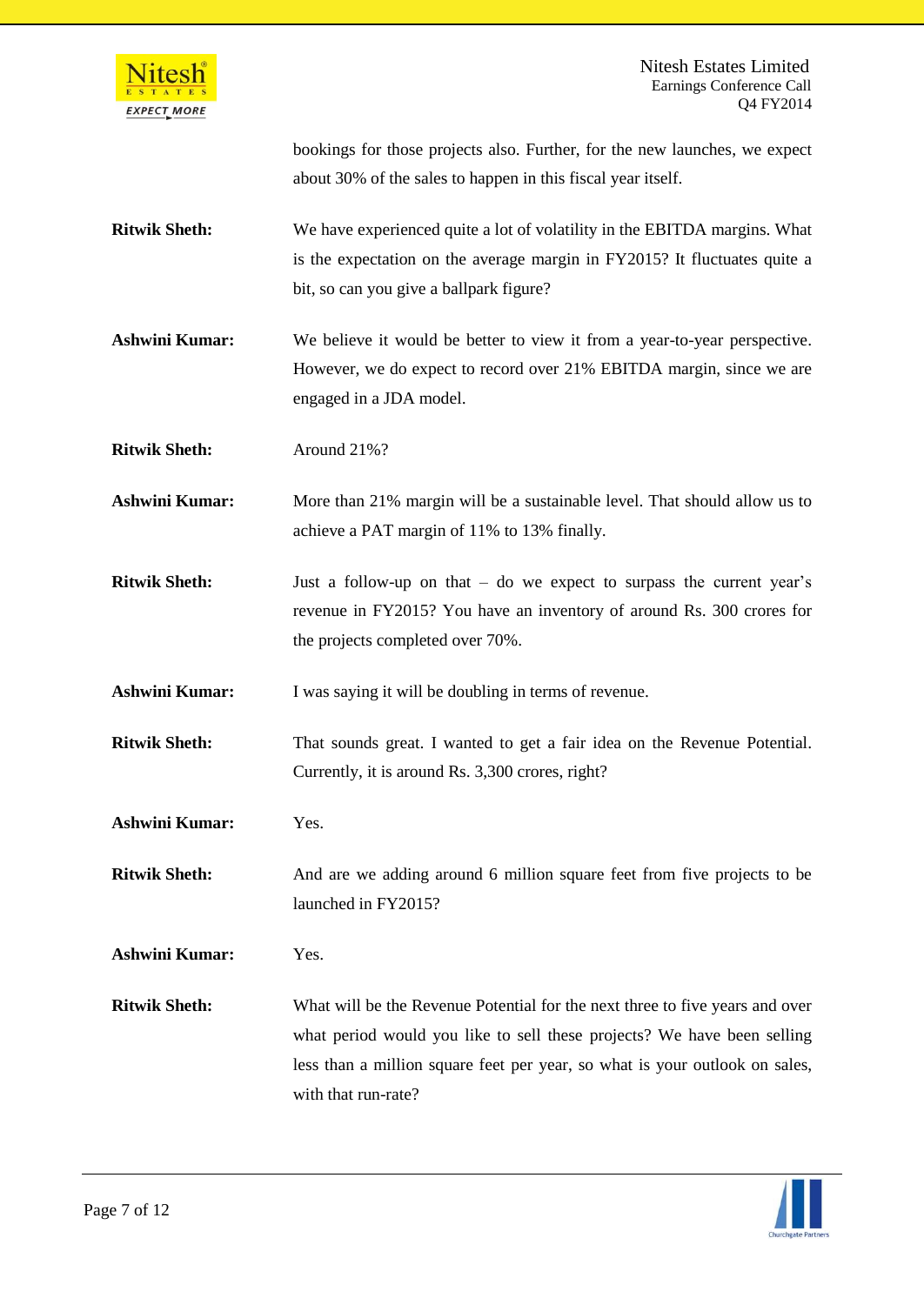

Nitesh Estates Limited Earnings Conference Call Q4 FY2014

**Ashwini Kumar:** We said Rs. 3,100 crores and we expect to add another Rs. 2,500 crores by the end of the year. However, a few projects will get fully sold from the existing projects, revenue potential for which will roughly be Rs. 1,000 to 1,500 crores.

**Ashwini Kumar:** In terms of the sales, we would have got to around 2 million square feet per year.

**Ritwik Sheth:** Do we have the internal resources and the management in place to grow at a CAGR of 50%? This is because, with such numbers, we need to grow exponentially over the next three to five years to sell of all these projects. So what are your thoughts on that?

Ashwini Kumar: Can you just repeat the question?

- **Ritwik Sheth:** Sir, currently we are selling around 0.6-0.7 million square feet per year and have a lot in the pipeline over the next five years. My question is regarding the internal resources and how we plan to handle such high growth. So will you outsource some of the projects? How is it going to work?
- **Ashwini Kumar:** As far as the organization structure is concerned, that is being enhanced at all levels i.e. at senior as well as at the lowest levels. So, that expansion is happening. The way that we work is that for each of the projects, there is an independent sales team. As soon as there is a project to be launched, we create a separate team and train them so that they understand our processes. That is how we go to the market.

We are also working very closely with the channel partners. This is an area on which we had not been focusing on and were largely relying on own direct sales. However, this is another initiative that we are taking now and this will also help us to increase the sales. This is not specific to the city of Bangalore but is happening across the cities and also internationally. So those are the things which will allow us to expand the sales. On the project side also, whenever we launch a project, there is a separate team for that. The central core team is already in place at the Head Office. It supports all these projects in terms of sales, customer service, project management and

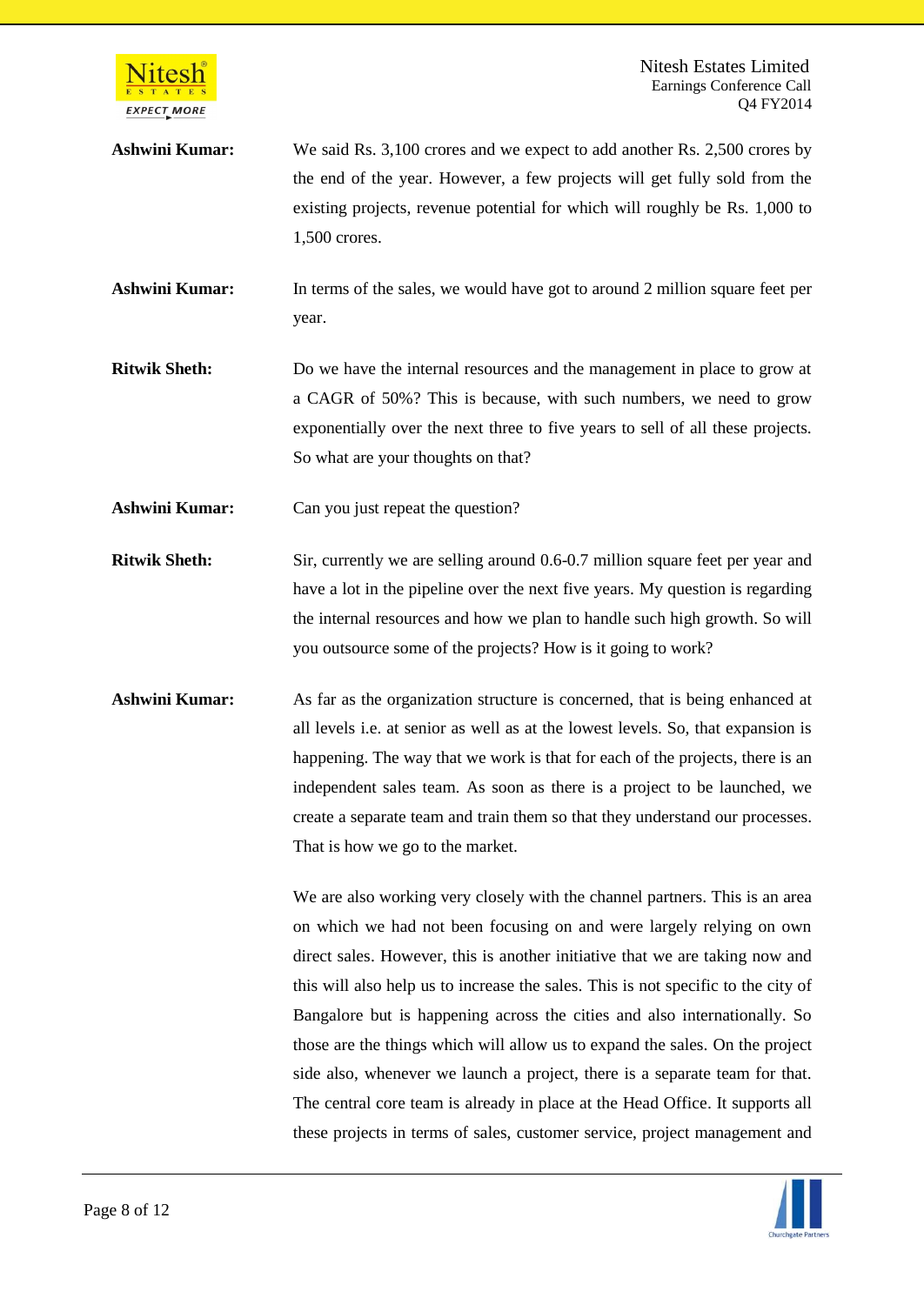

design management. The projects offices as well as the sales offices are independent and run typically from the sites.

- **Ritwik Sheth:** What about the Indira Nagar mall project? Have we started construction activity for that?
- **Ashwini Kumar:** We have got the contractor on board and that is L&T. It is going to start shortly. It is at a level wherein we are ready to go ahead and it is just a matter of time.
- **Ritwik Sheth:** When do you expect the construction to start? Would it be in this quarter or will it extend to Q2 of FY2015?
- **Ashwini Kumar:** I think this quarter.
- **Ritwik Sheth:** We spent around Rs. 170 crores and our share is 50% of the mall, is my understanding right?
- **Ashwini Kumar:** Our share is 50% of the mall.
- **Ritwik Sheth:** What would be the total project cost?
- Ashwini Kumar: The total project cost will be Rs. 600 crores.
- **Ritwik Sheth:** We should expect to get completed by FY2016 or will it be pushed to FY2017? This is because, we are already delayed by a couple of quarters. Or will you be able to expedite in between and be on target?
- **Ashwini Kumar:** The target is to complete it within 30 months.
- **Ritwik Sheth:** 30 months from the start of construction activity?
- **Ashwini Kumar:** Yes, from the start date which is expected in a couple of months.
- **Ritwik Sheth:** You have given advance of around Rs. 250 crores for land purchase. When do you expect to receive it and how do you intend to use it?
- **Ashwini Kumar:** Let me have my colleague, Mr. L. S. Vaidyanathan to tell you about that.

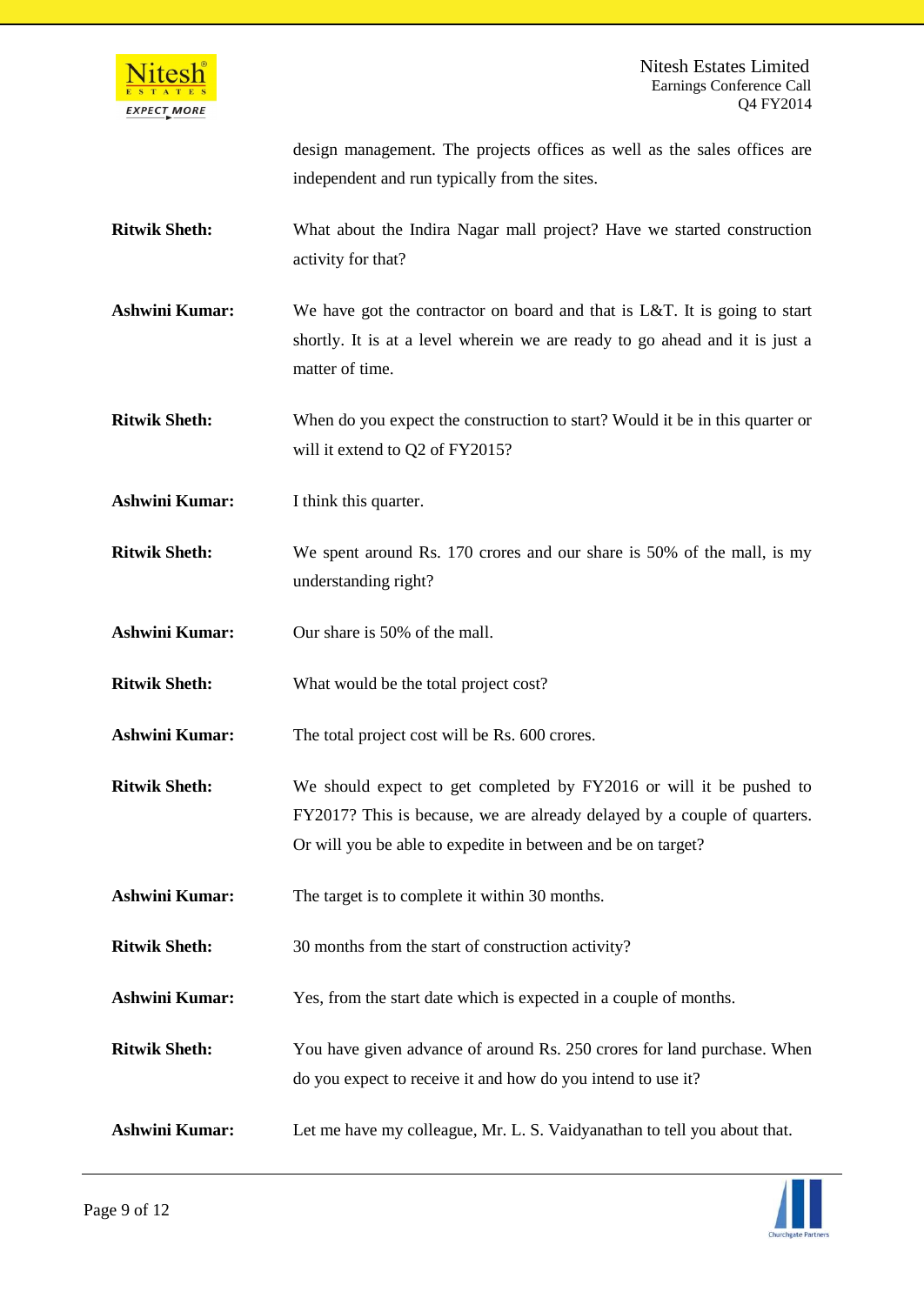

**L. S. Vaidyanathan:** There are two land parcels – one in the central part of Bangalore, which represents about Rs. 44 crores and another one is in Kochi. After excluding these two parcels, we will be left with around Rs. 160 crores. Out of Rs. 250 crores, for land parcels worth Rs. 90 crores, we are already doing certain planning and have started cleaning up their repossession. Most of these land parcels are in the outskirts of Bangalore. Depending on the new comprehensive development plan, these lands have to be classified into various zones. From our experience earlier in 2015 CDP, we know where cities have grown. These lands are mostly in the nature of residential parcels of land, which require government approval for the new CDP, these all will be classified under. These lands will come into the Balance Sheet by the 2016 March.

**Ritwik Sheth:** By 2016 March. Will that take a couple of years?

**L. S. Vaidyanathan:** Yes definitely.

**Ritwik Sheth:** So we would not be able to recognize till then?

- **L. S. Vaidyanathan:** Based on the draft plan released by the BDA, which is the agency taking care of the CDP, we will be able to do our internal planning in terms of the class of assets. We can also be better with planning in terms of kind of assets and design. Once this is released, the projects can be brought in to an economic benefit immediately. The benefit from this will be around the year FY2018. From our earlier experience, we feel that these kind of parcels need to be developed as getting the right land parcels is extremely difficult in Bangalore today. This process will help us to add to the Developable Area to meet our target of about Rs. 1,000-1,500 crores in the four-five years to come.
- **Ritwik Sheth:** One final question on the Bangalore market what is your outlook on the market? This is because, we are seeing a lot of launches coming up from top five companies in Bangalore including Prestige, Brigade and Nitesh Estates is also coming with 6 million square feet of launches. So what is your view – will there be an oversupply or absorption rate will increase as the sentiment has increased because of the election results?

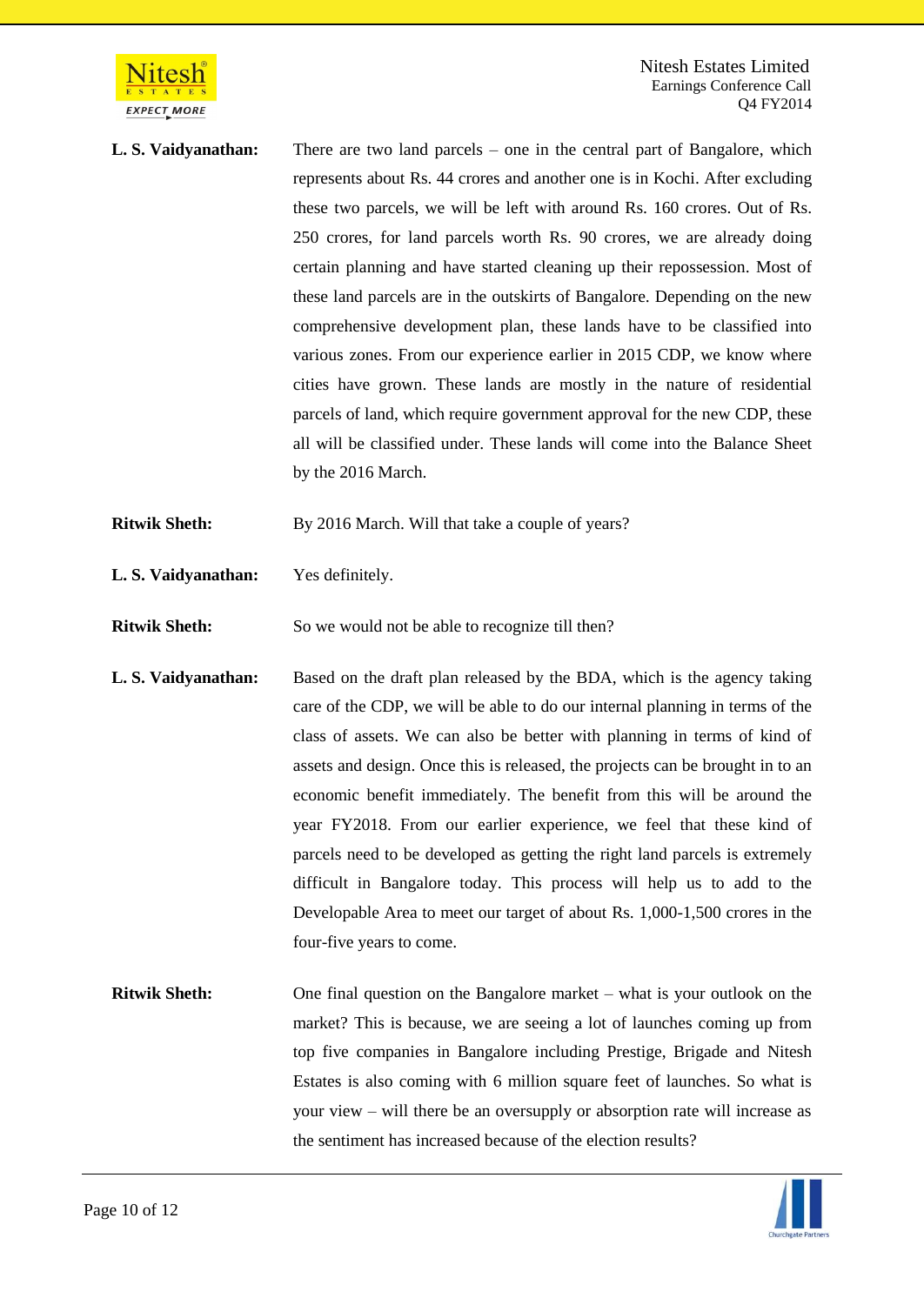

- Ashwini Kumar: Yes, we are seeing a slight improvement in the sentiment. This is going by our experience from a recent launch, which showed quite good response. While I do see that there have been several launches in the city, however the Bangalore market has practically been stable in terms of absorption. With the positivity coming up in the sentiment, I hope the absorption will increase.
- **Ritwik Sheth:** Okay, that is it from my side. Thanks a lot for answering all the questions and all the best for the coming year.
- **Ashwini Kumar:** Thank you very much.
- **Moderator:** As there are no further questions from the participants, I now hand the floor back to the management for closing comments.
- **Ashwini Kumar:** I would like to thank you all for joining the call. If there are any further questions, please do contact our CFO – Mr. Venkateshan and we will be happy to respond back. Thank you very much and have a good day.
- **Moderator:** Thank you members of the management. Ladies and gentlemen, on behalf of Axis Capital Limited, that concludes this conference. Thank you for joining us and you may now disconnect your lines.

## \*\*\* \*\*\* \*\*\*

*For further information, please contact:*

| Venkateshan M.A.    | venkateshan.ma@niteshestates.com    |
|---------------------|-------------------------------------|
| Nitesh Estates      | $+918040174000$                     |
| Anirudh Bhardwaj    | anirudh@churchgatepartnersindia.com |
| Churchgate Partners | +91 22 3953 7444                    |

*Note: This document has been edited to improve readability.*